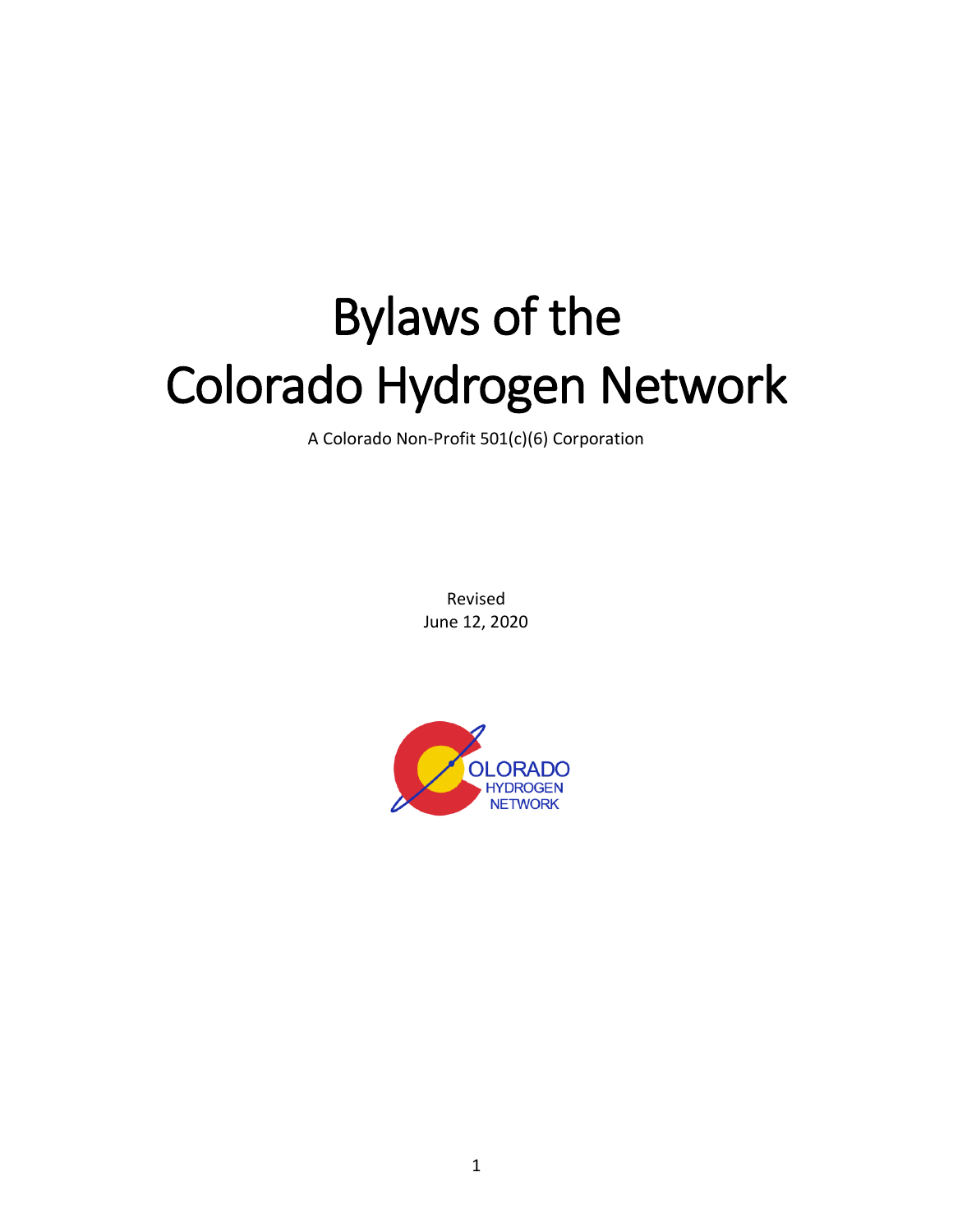# **Table of Contents**

| SECTION 1.01        |                                                                          |  |
|---------------------|--------------------------------------------------------------------------|--|
| <b>SECTION 1.02</b> |                                                                          |  |
| <b>SECTION 1.03</b> |                                                                          |  |
|                     |                                                                          |  |
| <b>SECTION 1.04</b> | COLORADO HYDROGEN NETWORK AND COLORADO CLEANTECH INDUSTRIES ASSOCIATION4 |  |
| <b>SECTION 1.05</b> |                                                                          |  |
| <b>SECTION 1.06</b> |                                                                          |  |
|                     |                                                                          |  |
| SECTION 1.07        |                                                                          |  |
|                     |                                                                          |  |
| <b>SECTION 1.08</b> |                                                                          |  |
| <b>SECTION 1.09</b> |                                                                          |  |
| <b>SECTION 1.10</b> |                                                                          |  |
| <b>SECTION 1.11</b> |                                                                          |  |
| <b>SECTION 1.12</b> |                                                                          |  |
| <b>SECTION 1.13</b> |                                                                          |  |
| <b>SECTION 1.14</b> |                                                                          |  |
| <b>SECTION 1.15</b> |                                                                          |  |
| <b>SECTION 1.16</b> |                                                                          |  |
| <b>SECTION 1.17</b> |                                                                          |  |
| <b>SECTION 1.18</b> |                                                                          |  |
|                     |                                                                          |  |
| <b>SECTION 1.19</b> |                                                                          |  |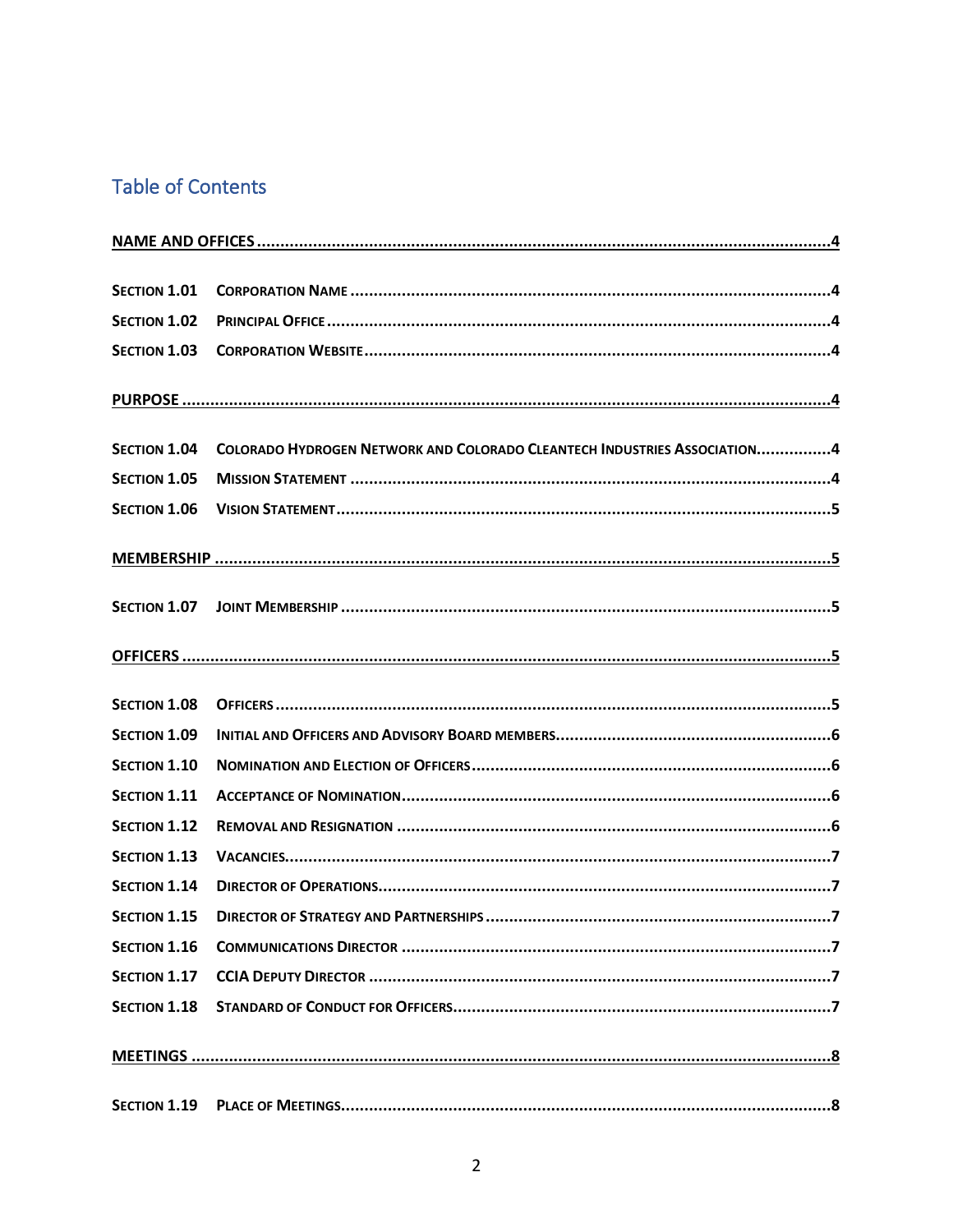| <b>SECTION 1.20</b> |  |  |
|---------------------|--|--|
| <b>SECTION 1.21</b> |  |  |
| <b>SECTION 1.22</b> |  |  |
| <b>SECTION 1.23</b> |  |  |
| <b>SECTION 1.24</b> |  |  |
| <b>SECTION 1.25</b> |  |  |
|                     |  |  |
| <b>SECTION 1.26</b> |  |  |
| <b>SECTION 1.27</b> |  |  |
| <b>SECTION 1.28</b> |  |  |
| <b>SECTION 1.29</b> |  |  |
| (A)                 |  |  |
| <b>SECTION 1.30</b> |  |  |
| <b>SECTION 1.31</b> |  |  |
|                     |  |  |
|                     |  |  |
|                     |  |  |
| <b>SECTION 1.32</b> |  |  |
| <b>SECTION 1.33</b> |  |  |
| <b>SECTION 1.34</b> |  |  |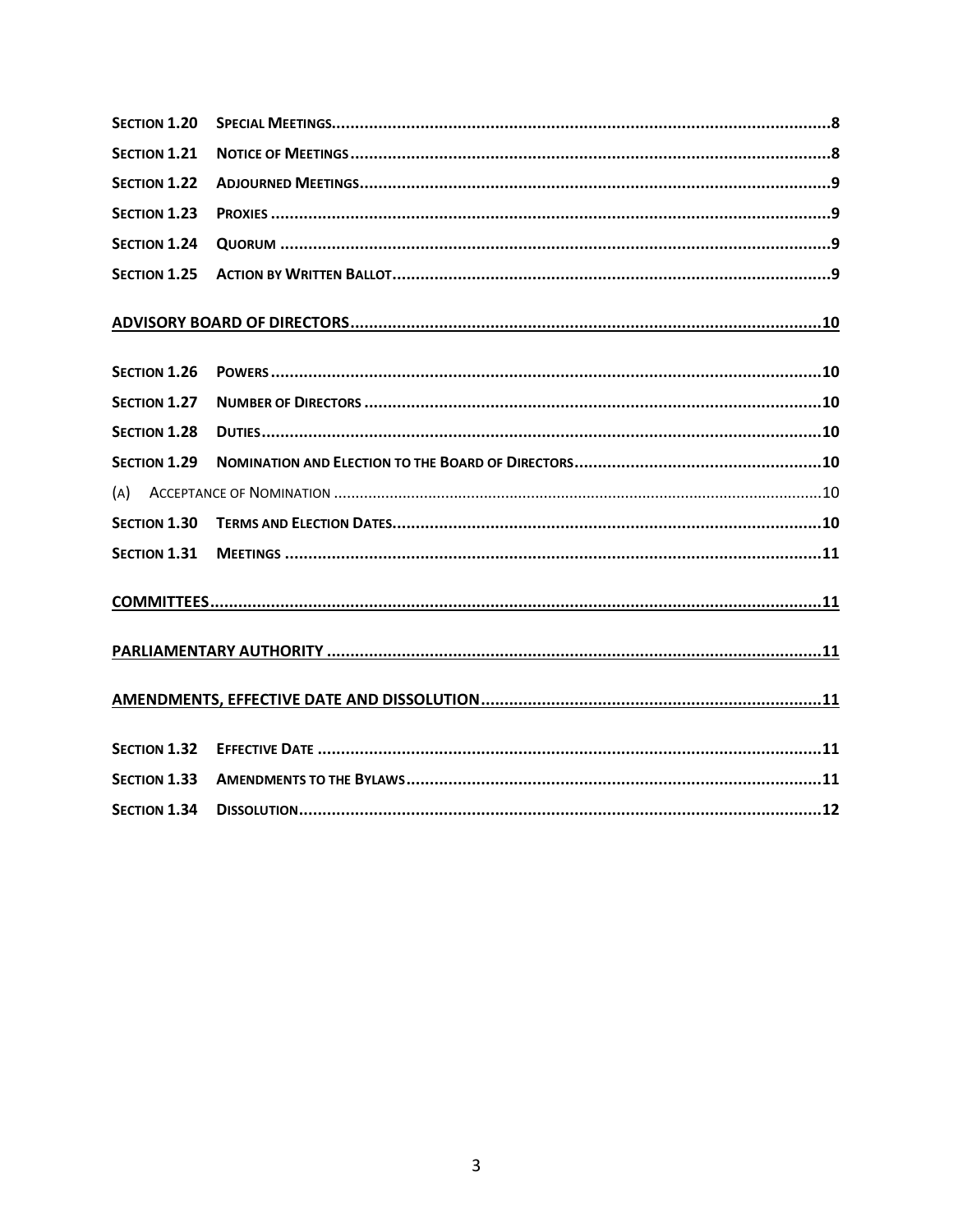# <span id="page-3-0"></span>Name and Offices

## <span id="page-3-1"></span>Section 1.01 Corporation Name

#### Colorado Hydrogen Network

## <span id="page-3-2"></span>Section 1.02 Principal Office

The principal office for the transaction of the business of this corporation shall be located in the State of Colorado at:

1607 Cole Boulevard Building 16 c/o CCIA Lakewood, CO 80401

The Officers and Advisory Board is hereby granted full power and authority to change the location of the principal office.

## <span id="page-3-3"></span>Section 1.03 Corporation Website

#### [www.colorado-hydrogen.org](http://www.colorado-hydrogen.org/)

Note that [www.colorado-hydrogen.net](http://www.colorado-hydrogen.net/) is also owned by Colorado Hydrogen Network and the .net site redirects to the .org website.

## <span id="page-3-4"></span>Purpose

## <span id="page-3-5"></span>Section 1.04 Colorado Hydrogen Network and Colorado Cleantech Industries Association

The Colorado Hydrogen Network (CHN) is formed under the aegis of the Colorado Cleantech Industries Association (CCIA). CCIA provides guidance to CHN by providing one of the CHN Officers with the title of CCIA Deputy Director. CCIA also provides a conference room for CHN use at the 1607 Cole Blvd, Building 16 location. CCIA also provides a mailing address for CHN at the CCIA offices. Further details of this relationship are detailed in the Memorandum of Understanding between CCIA and CHN.

#### <span id="page-3-6"></span>Section 1.05 Mission Statement

The mission of the Colorado Hydrogen Network is to provide a platform and voice for hydrogen in Colorado. We represent the leading companies and organizations that are advancing innovative, clean, safe, and reliable energy technologies. We provide a consistent industry voice to policymakers and advocate for their support. Our educational efforts promote the environmental and economic benefits of fuel cell and hydrogen energy technologies.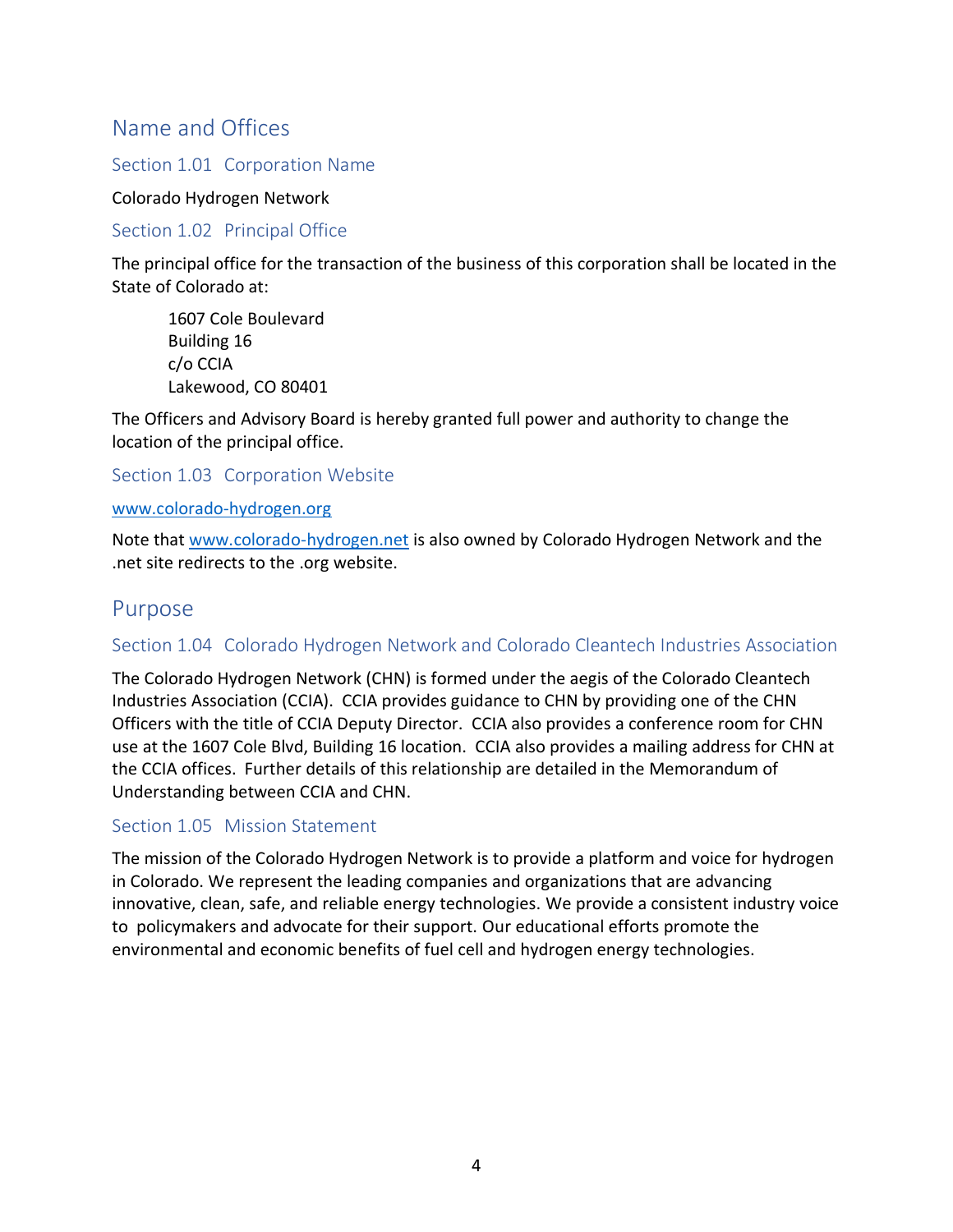## <span id="page-4-0"></span>Section 1.06 Vision Statement

Renewable energy – wind, solar and hydroelectric – are energy sources that also need both a carrier and storage. The electricity from these sources, transported on the grid, can serve as the energy carrier. Hydrogen is an energy carrier which can be generated from renewable electricity (and other sources), but hydrogen can serve storage needs as well. This makes hydrogen important for transportation, where a large amount of portable, storable energy is required.

Although hydrogen is in its infancy as a transportation fuel, government and industry are working toward clean, economical, and safe hydrogen production and distribution for widespread use in Fuel Cell EV's (Electric Vehicles). Fuel Cell EVs are available to the consumer market now, in limited quantities, in localized regions domestically and around the world. The Colorado Hydrogen Network is working to deploy Fuel Cell EV's in Colorado. The market is also developing for buses, material handling equipment (such as forklifts), ground support equipment, medium and heavy-duty vehicles, and stationary applications.

For any technology to be adopted, it must meet three criteria: it must be technically feasible; it must be affordable; and it must be socially accepted. The Colorado Hydrogen Network aims to address all three to accelerate the deployment of hydrogen technology through advocacy and initiatives.

#### Promote – Advocate – Educate – Accelerate

- Technical exchange with inventors, scientists, national laboratories, universities and business
- The exchange of business and investment opportunities
- Help educate the public and local government to the important role of hydrogen in the energy transition and to win their support

# <span id="page-4-1"></span>Membership

## <span id="page-4-2"></span>Section 1.07 Joint Membership

Membership in CHN or CCIA automatically entitles the member to membership in both organizations. Membership cost is based on the structure set forth by CCIA, and is determined by the number of employees at the member business.

If CHN should ever become independent from CCIA, the CHN Advisory Board shall have the power to set the dues structure and cost.

# <span id="page-4-3"></span>**Officers**

## <span id="page-4-4"></span>Section 1.08 Officers

The Officers of this corporation shall consist of a Director of Operations, a Director of Strategy and Partnerships, a Communications Director, a CCIA Partnership Director, a Technology Officer and such other officers as the Board of Advisors may appoint. One person may hold two or more offices. The office of Director of Operations shall be equivalent to, and fulfill the statutory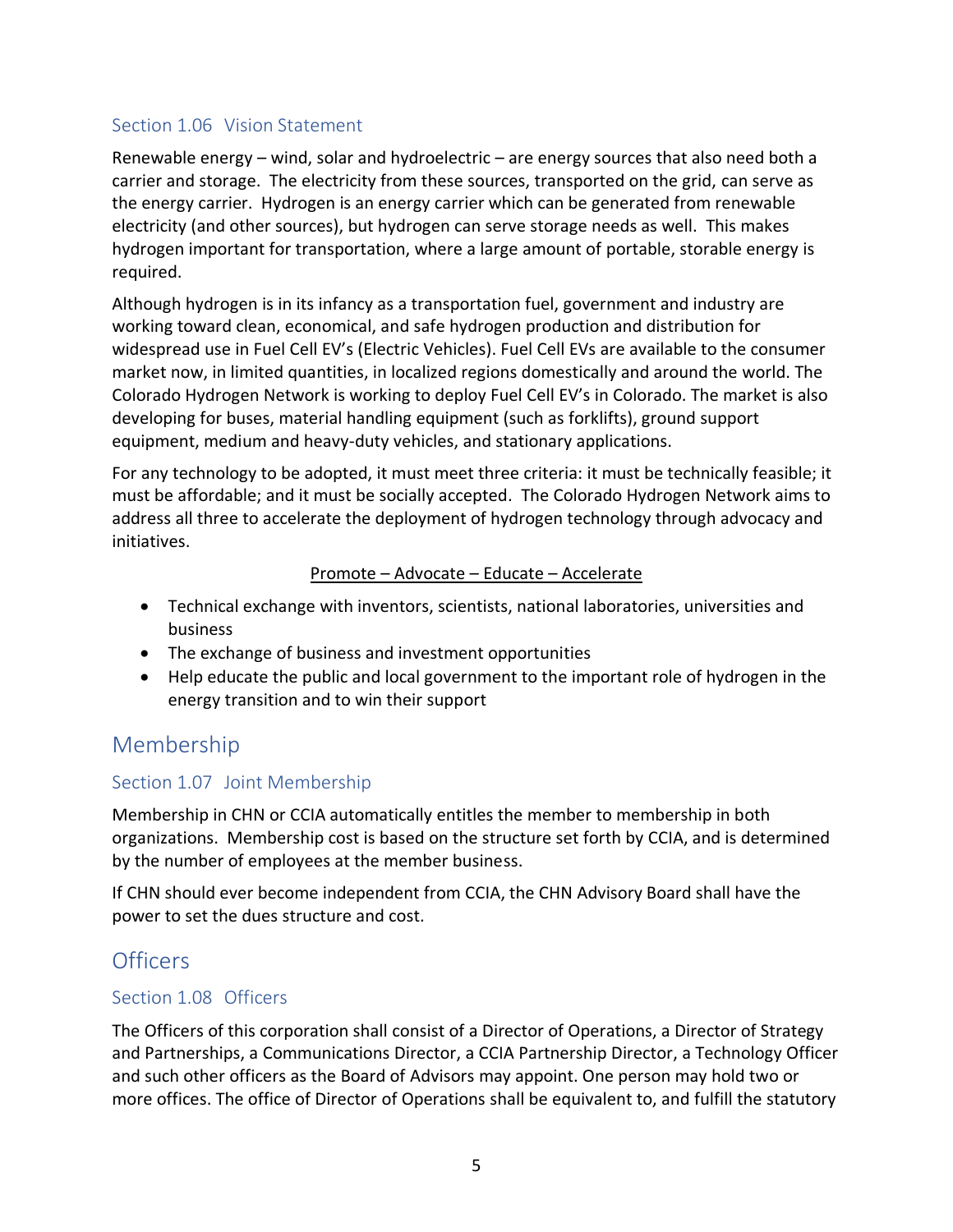requirement of a corporation to have a President, as specified by Section 7-128-301 of the Colorado Nonprofit Corporation Act. The office of Communications Director shall be equivalent to, and fulfill the statutory requirement of a corporation to have a Secretary as specified by Section 7-128-301 of the Colorado Nonprofit Corporation Act.

In general, Officers and Directors are unpaid positions in this corporation. However, the Officers and Board may elect to hire individuals to fill the Communications Director or Treasurer positions if suitable volunteers are not available.

## <span id="page-5-0"></span>Section 1.09 Initial and Officers and Advisory Board members

The initial Officers for the corporation shall be selected by leadership of the Colorado Cleantech Industries Association.

The initial Advisory Board members will be selected by the Officers of the CHN corporation.

## <span id="page-5-1"></span>Section 1.10 Nomination and Election of Officers

Except for the initial Officers, the Executive Director, Deputy Director and Communications Director of this corporation shall be elected annually by the CHN Advisory Board. Each Officer shall hold their office until such person shall resign or shall be removed, or their successor shall be elected and qualified. Elections of officers shall be held in December. All officers must be Advisory Board members of this corporation, and all Advisory Board members may nominate candidates for officers of this corporation. All Advisory Board members, then in office, may vote on candidates for such offices. Elected offices shall be filled in an election upon the vote of a majority of Advisory Board members then in office. Each elected officers' term of office shall be one year, beginning January 1st. There shall be no prohibition on re-election of an officer following the completion of that officer's term of office. The Advisory Board may, by resolution, establish procedures governing nomination, election and appointment of officers that are consistent with these Bylaws.

## <span id="page-5-2"></span>Section 1.11 Acceptance of Nomination

All nominees for Director of Operations, Director of Strategy and Partnerships and Communications Director must acknowledge to the corporation, the acceptance of their nomination, in writing, within 5 business days. In their acceptance letter, the nominee Shall describe their anticipated work contribution to the corporation and commit to a certain number of hours per week, on average, that they will serve the corporation. Nominees may request an extension to respond of up to an additional 5 business days.

## <span id="page-5-3"></span>Section 1.12 Removal and Resignation

(a) Removal. Any Officer or Board member may be removed, either with or without cause, by the Board of Directors at any regular or special meeting thereof.

(b) Resignation. Any Officer or Board member may resign at any time by giving written notice to the Board of Directors, or to any Officer of this corporation. Any such resignation shall take effect at the date of the receipt of such notice or at any later time specified therein, and, unless otherwise specified therein, the acceptance of such resignation shall not be necessary to make it effective. Such resignation shall not prejudice the rights of this corporation under any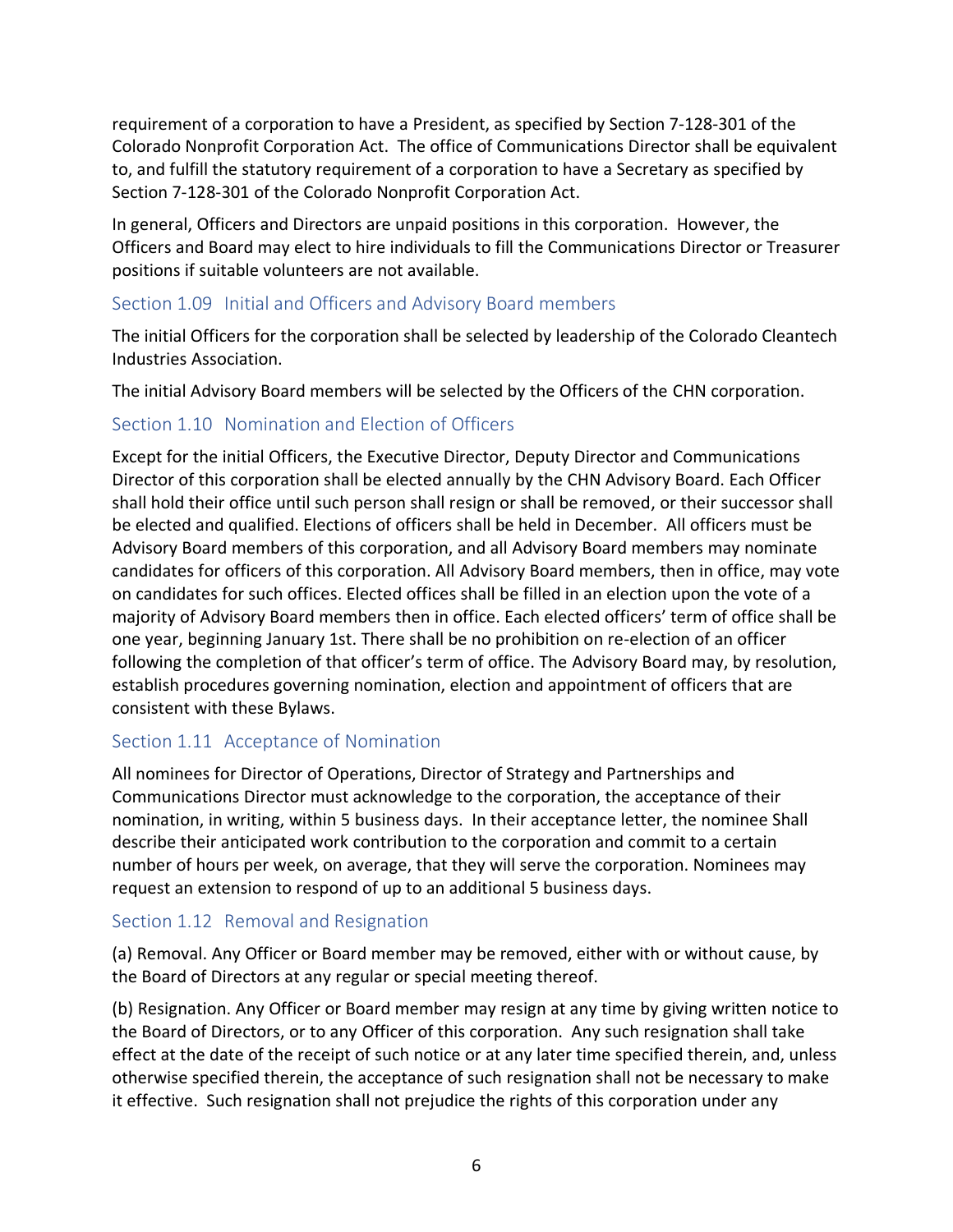contract to which the officer is a party. Once delivered, a notice of resignation is irrevocable unless otherwise permitted to be withdrawn by the Board of Directors prior to being effective.

## <span id="page-6-0"></span>Section 1.13 Vacancies

A vacancy in any office because of death, resignation, removal, disqualification, or any other cause shall be filled in the manner prescribed in the Bylaws for regular appointments to such office.

## <span id="page-6-1"></span>Section 1.14 Director of Operations

The Director of Operations shall be the chief officer of the corporation. The Director of Operations shall serve ex officio as a voting member of all committees, and shall have such other powers and duties as may be designated from time to time by the Board of Advisors. The then-serving Director of Operations shall have the authority to cast a tie-breaking vote in the election of any directors or officers other than Director of Operations.

## <span id="page-6-2"></span>Section 1.15 Director of Strategy and Partnerships

The Director of Strategy and Partnerships shall perform all of the duties of the Director of Operations and in so acting shall have all of the powers of the Director of Operations in the event of the absence, death, removal, resignation or incapacity of the Director of Operations. The then-serving Director of Operations shall have the authority to cast a tie-breaking vote in the election of the Director of Operations. A candidate for the office of the Director of Strategy and Partnerships must be a Director of this corporation in order to be eligible to run for election. The Director of Strategy and Partnerships shall have such other powers and duties as may be designated from time to time by the Board of Advisors.

## <span id="page-6-3"></span>Section 1.16 Communications Director

<span id="page-6-6"></span>The Communications Director shall have overall responsibility for all communications and recordkeeping. The Communications Director shall perform, or cause to be performed, the following: (a) management and oversight of the website, (b) official recording of the minutes of all proceedings of the Board of Directors, including the committees thereof, and members' meeting and actions; (c) provision for notice of all meetings of the Board of Directors and members; (d) maintaining the records of the corporation; (e) maintaining current and accurate membership lists; and (f) composing and publishing the newsletter; and any such other powers and duties as may be designated from time to time by the Board of Directors.

## <span id="page-6-4"></span>Section 1.17 CCIA Deputy Director

The position of CCIA Deputy Director consists of an officer appointed by the Colorado Cleantech Industries Association (CCIA) to provide oversight of the Colorado Hydrogen Network. This position has the same voting rights as the other CHN officers.

## <span id="page-6-5"></span>Section 1.18 Standard of Conduct for Officers

An Officer shall discharge the Officer's duties, in good faith, with the care an ordinarily prudent person in a like position would exercise under similar circumstances, and in a manner the officer reasonably believes to be in the best interests of the corporation. In discharging the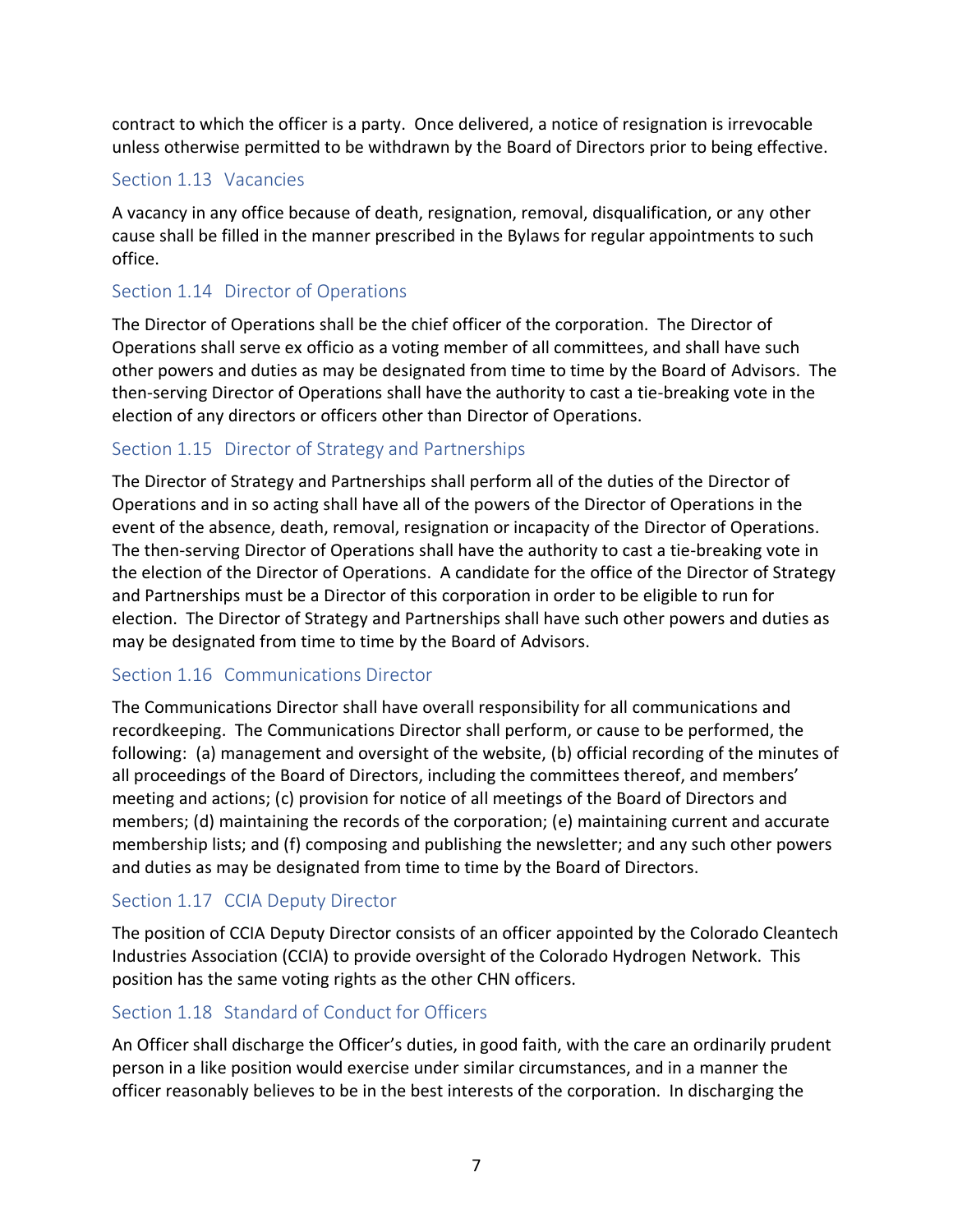duties of an officer, an officer shall be entitled to rely on information, opinions, reports or statements, including financial statements and other financial data, in each case if prepared or presented by: (a) one or more officers or employees of this corporation whom the officer reasonably believes to be reliable and competent in the matters presented; or (b) legal counsel, public accountants or other persons as to matters the officer reasonably believes are within the person's professional or expert competence. An officer is not acting in good faith if the officer has knowledge concerning the matter in question that makes reliance otherwise permitted in [0](#page-6-6) is unwarranted. An officer is not liable to the corporation, any member or any other person for any action taken or not taken as an officer, if the officer acted in compliance with [0.](#page-6-6) The liability of an uncompensated officer for monetary damages to the corporation shall be eliminated to the fullest extent permitted by the Act.

## <span id="page-7-0"></span>Meetings

## <span id="page-7-1"></span>Section 1.19 Place of Meetings

All meetings of members shall be held either at the principal office of this corporation or at any other place within or without the State of Colorado, as determined by the Board of Directors pursuant to the authority hereinafter granted to the Board of Directors. Members that are not physically present for a membership meeting may participate in, be deemed present in person at, and vote at the membership meeting if the directors authorize participation by remote communication, meaning any method by which a member that is not physically present may nevertheless hear or otherwise communicate at substantially the same time with other persons at the meeting and have access to materials necessary to participate or vote in the meeting to the extent of the member's authorization to participate or vote. On-line meetings are allowed.

## <span id="page-7-2"></span>Section 1.20 Special Meetings

Special meetings of the members shall be held at the call of the Board of Directors, the Executive Director, or members holding five percent (5%) or more of the voting power of this corporation by a written demand signed, dated, and delivered to the Communications Director. Notice of a special meeting shall be given within thirty days following the date the written demand is delivered to the Secretary, in accordance with [Section 1.21](#page-7-3) below. Special meetings may be held in any manner permitted by law.

## <span id="page-7-3"></span>Section 1.21 Notice of Meetings

Notice of each annual and special meeting of the members and written ballot for election of directors or otherwise, if any, shall be given to each member in accordance with Article 7-127 of the Colorado Nonprofit Corporation Act at least seven days before the meeting. The notice shall include the date, time, and place of the meeting or the date on which the ballot shall be returned if applicable. Notice of each annual and special meeting shall include a description of any matter or matters that must be approved by the members pursuant to these Bylaws or applicable law. Notice of a membership meeting at which the Board authorizes participation by remote communication shall state that the board authorizes participation by remote communication and shall describe how a member may notify the corporation that the member intends to participate in the membership meeting by remote communication. In the case of an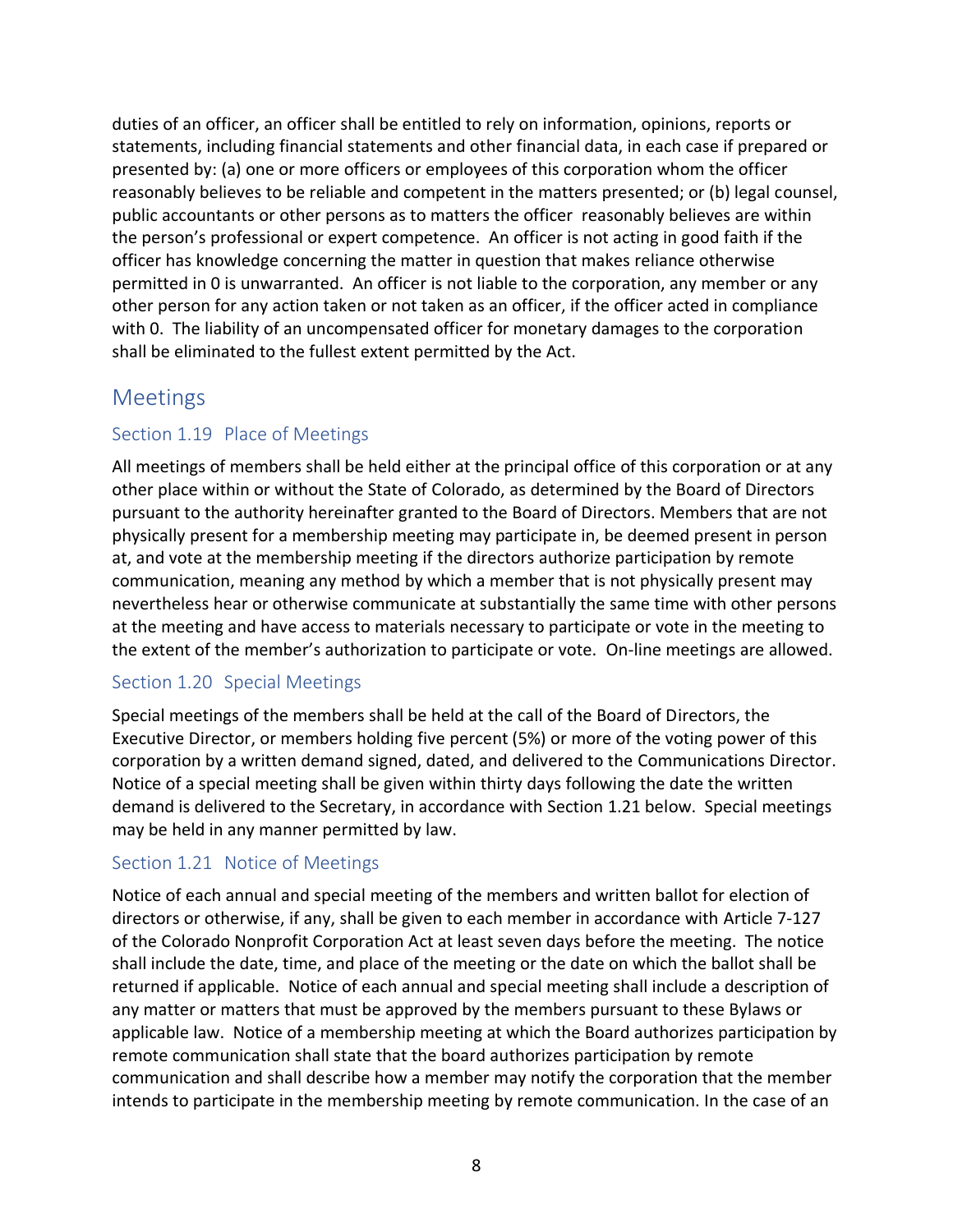annual meeting at which directors shall be elected, the notice shall specify the names of all those who are candidates for election of directors at the time the notice is given, and in the case of special meetings, the purpose or purposes for which the meeting is called. Such notice shall be given in writing to every member of this corporation who, on the record date for notice of the meeting, is entitled to vote thereat.

## <span id="page-8-0"></span>Section 1.22 Adjourned Meetings

Any members' meeting, annual or special, whether or not a quorum is present, may be adjourned by the vote of a majority of the members either present in person or represented by proxy. No meeting may be adjourned for more than 14 days, annual or special, to another time or place. It shall not be necessary to give any such notice of the time and place of the adjourned meeting or of the business to be transacted thereat, other than by an announcement at the meeting at which such adjournment is taken. If after the adjournment a new record date is fixed for notice or voting, a notice of the adjourned meeting shall be given to each member who, on the record date for notice of the meeting, is entitled to vote at the meeting.

## <span id="page-8-1"></span>Section 1.23 Proxies

Every member entitled to vote shall have the right to do so in person or by one or more agents authorized by a written proxy executed by such person or his duly authorized agent and filed with the Communications Director of this corporation; but no such proxy shall be valid after the expiration of eleven (11) months from the date of its execution, unless the person executing it specifies therein the length of time for which such proxy is to continue in force. A proxy is effective when received by the Communications Director or other officer or agent authorized to tabulate votes and must be received prior to the closing of the voting in order to be effective.

## <span id="page-8-2"></span>Section 1.24 Quorum

A majority of the members of the Board of Directors shall constitute a quorum. The quorum shall constitute members physically present, representatives of a member with proxy authority as described in [Section 1.23,](#page-8-1) or members attending the meeting by remote communication.

## <span id="page-8-3"></span>Section 1.25 Action by Written Ballot

Any action that may be taken at any annual, regular or special meeting of members may be taken without a meeting if this corporation delivers a written ballot to every member entitled to vote on the matter. Such written ballot shall (i) set forth the proposed action, (ii) provide an opportunity to specify approval or disapproval of each proposed action, and (iii) specify a reasonable time within which to return the ballot to this corporation. Approval by written ballot shall be valid only when the number of votes cast by ballot within the time period specified equals or exceeds any quorum required to be present at a meeting authorizing the action, and the number of approvals equals or exceeds the number of votes that would be required to approve the matter at a meeting at which the total number of votes cast was the same as the total number of votes cast by ballot. Ballots shall be distributed to members at the last address of record by first class mail or by electronic mail. In any election of directors by written ballot, the ballot shall name the candidates for directors, and shall provide a space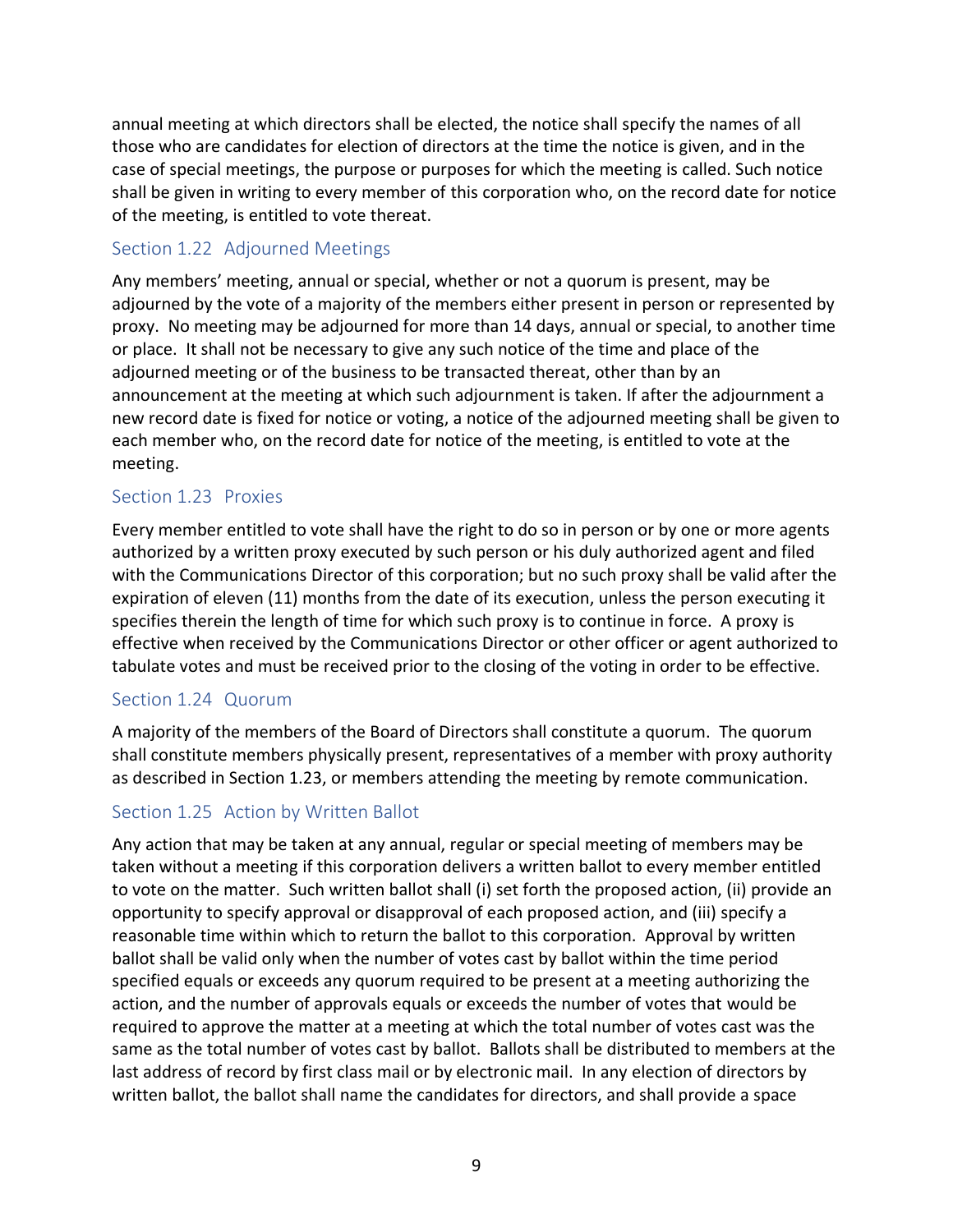entitled "withhold" in which a member may indicate that the authority to vote for the election of directors is withheld. All ballots distributed in accordance with this [Section 1.25](#page-8-3) shall indicate the number of responses needed to meet any quorum requirement and, with respect to each matter other than the election of directors, state the percentage of approvals necessary to pass each matter. All written ballots distributed in accordance with this [Section 1.25](#page-8-3) shall specify a reasonable time by which the ballot must be received in order to be counted.

# <span id="page-9-0"></span>Advisory Board of Directors

## <span id="page-9-1"></span>Section 1.26 Powers

The business and affairs of this corporation shall be controlled by, the Advisory Board of Directors. The Board of Directors shall have the power to select and remove all officers, agents, employees and contractors, and to fix reasonable compensation therefor, to authorize and empower officers or agents to enter into contracts and other commitments on behalf of this corporation, and to appoint and delegate responsibilities and authority to committees, officers and agents.

## <span id="page-9-2"></span>Section 1.27 Number of Directors

The minimum number of Directors is 3.

## <span id="page-9-3"></span>Section 1.28 Duties

The board of directors shall be subject to the orders of the association and none of its acts shall conflict with action taken by the association. The board of directors shall have general supervision of the affairs of the association, make recommendations to the association and hold regular meetings.

## <span id="page-9-4"></span>Section 1.29 Nomination and Election to the Board of Directors

Directors need not be members of The Colorado Hydrogen Network (CHN). Directors may be nominated by members, other Directors or Officers of CHN or self-nominated. Election of Directors will be held annually. All members, Directors and Officers may vote on candidates. Director's term of office Shall be one year. There shall be no prohibition on re-election of a Director following the completion of that Director's term of office. The Board of Directors may, by resolution, establish procedures governing nomination, election and appointment of Directors that are consistent with these Bylaws. At the founding of the corporation, the initial Board members may be appointed by a majority of the Officers.

## <span id="page-9-5"></span>(a) Acceptance of Nomination

Nominees for Director must acknowledge to the corporation the acceptance of their nomination, in writing, within 5 business days. Nominees may request an extension to respond of up to an additional 5 business days.

## <span id="page-9-6"></span>Section 1.30 Terms and Election Dates

All Directors shall hold office until their respective successors are elected. Except for adjustments that the Board shall make from time to time to maintain or create staggered terms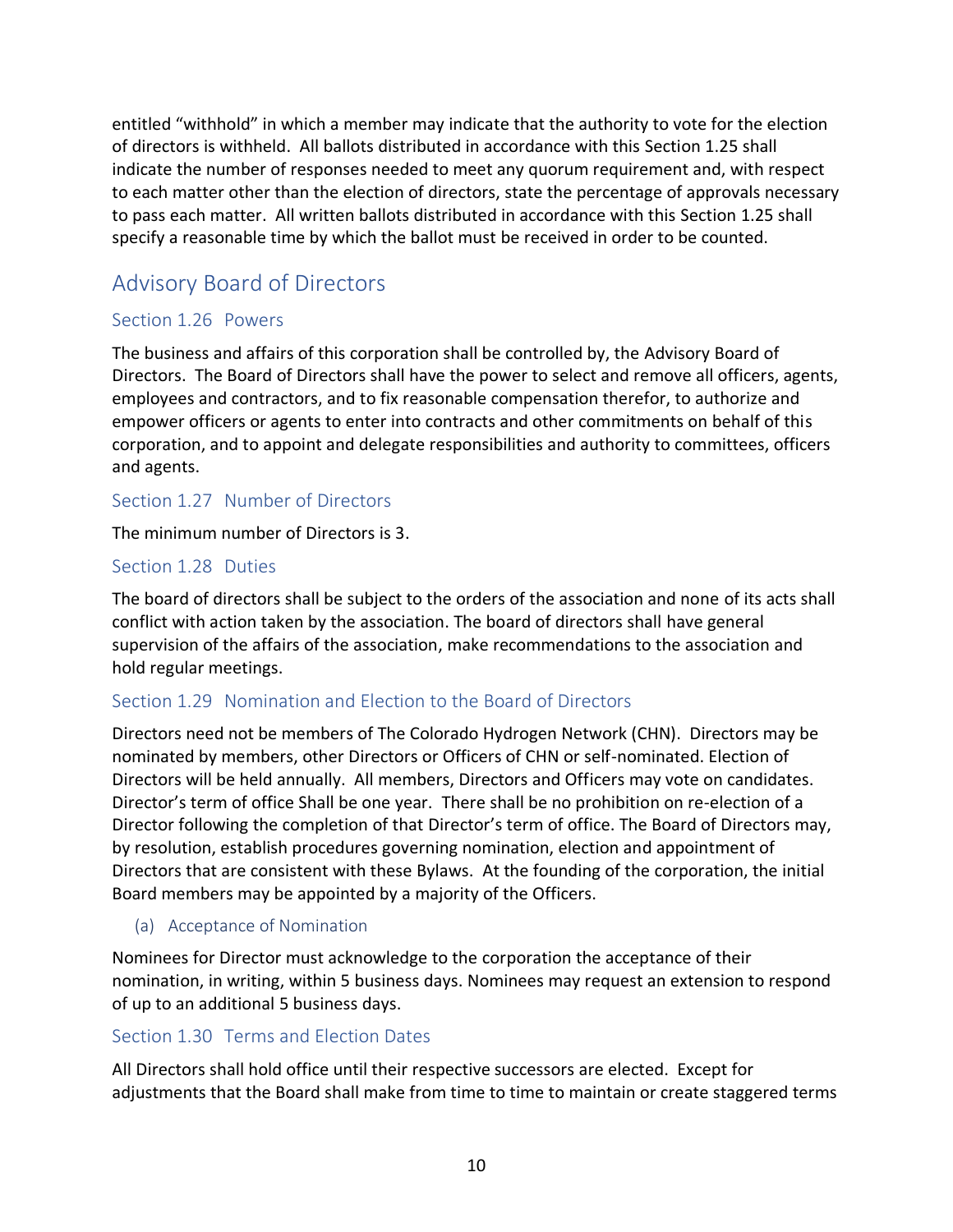upon any increase or decrease in the authorized number of directors, the term of office for Directors shall be one year. There shall be no prohibition on re-election or re-designation of any director following the completion of that Director's term of office. Elections of Directors whose terms are expiring in any calendar year shall be held as soon as practicable following the commencement of the membership year. Positions of Directors expiring shall be filled and elections held at the annual meeting of members called for such purpose. Procedures governing elections of directors may be established pursuant to resolutions of the Board of Directors provided that such resolutions are consistent with these Bylaws.

## <span id="page-10-0"></span>Section 1.31 Meetings

The Board of Directors shall hold regular meetings. Special meetings may be called by the Executive Director and shall be called upon the written request of 2 members of the Board of Directors. The purpose of the meeting shall be stated in the notice and at least 10 business days written notice shall be given. A majority of the members of the board of directors shall constitute a quorum.

## <span id="page-10-1"></span>**Committees**

Committees, standing or special, shall be created as the association shall from time to time deem necessary to carry on the work of the association. The chairmen and members of such committees shall be appointed by the Executive Director, except that in the absence of the Executive Director, the Board of Directors may appoint the chairman and members of a special committee, who shall be treated as though appointed by the Executive Director. The Executive Director shall be an ex officio member of all committees except the nominating committee.

# <span id="page-10-2"></span>Parliamentary Authority

The rules contained in the current edition of Robert's Rules of Order Newly Revised shall govern the proceedings of this association in all cases to which they are applicable and in which they are not inconsistent with the bylaws of National Association of Parliamentarians (NAP), these bylaws, any special rules of order the association may adopt, and any statutes applicable to this corporation that do not authorize the provisions of these bylaws to take precedence.

# <span id="page-10-3"></span>Amendments, Effective Date and Dissolution

## <span id="page-10-4"></span>Section 1.32 Effective Date

Amendments to these Bylaws shall become effective immediately upon their adoption unless the Board of Directors of this corporation in adopting them provide that they are to become effective at a later date.

## <span id="page-10-5"></span>Section 1.33 Amendments to the Bylaws

The authority to make, alter, amend or repeal these Bylaws is vested exclusively in the Board of Directors and may be exercised upon approval of a two-thirds majority.